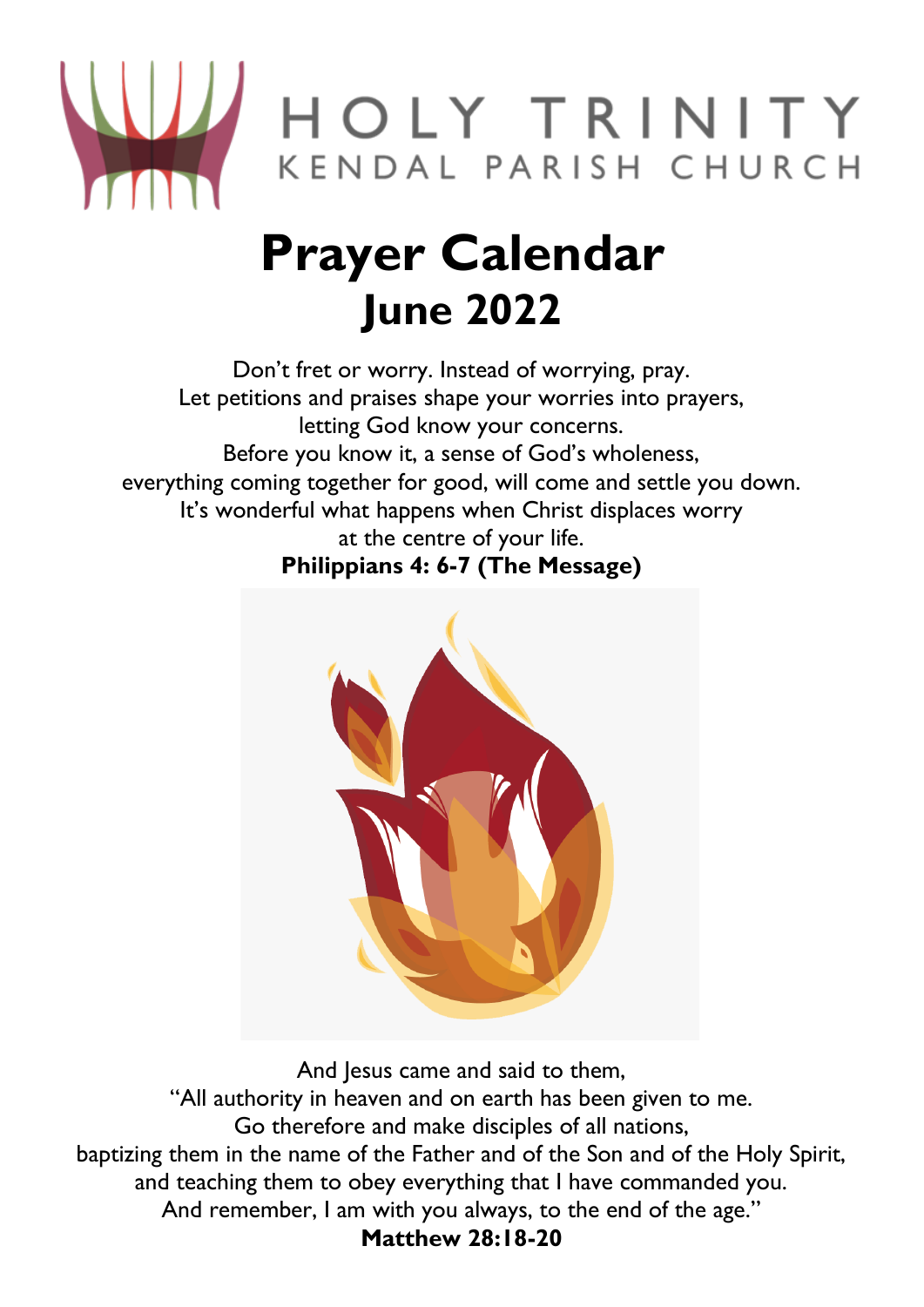| Mon<br>30th             | Come Holy Spirit  Cause Your Holy Spirit to be so deeply<br>implanted within our lives, that we might know and be instruments<br>of Your peace.                                                                                                              |
|-------------------------|--------------------------------------------------------------------------------------------------------------------------------------------------------------------------------------------------------------------------------------------------------------|
| <b>Tues</b><br>$3$ I st | Come Holy Spirit  may Your anointing Spirit seep into every<br>area of our lives, that who we are might reveal Your love.                                                                                                                                    |
| Wed<br>l st             | Come Holy Spirit  I acknowledge my greatest need is Your<br>presence and my sure hope Your great love to be with me.                                                                                                                                         |
| <b>Thurs</b><br>2nd     | Come Holy Spirit, blow upon us and cause us to be moved by the<br>strength of Your presence.                                                                                                                                                                 |
|                         | Thanks for our Queen and her long service.<br>Thank God for her faith and His faithfulness, strength and wisdom<br>that has enabled her to serve us for 70 years.                                                                                            |
| Fri<br>3rd              | Come Holy Spirit and create in us a longing, expectation, and hope<br>for the fullness of your presence                                                                                                                                                      |
| Sat<br>4th              | Come Holy Spirit, give us words to tell of Your love that all may<br>hear Your voice summoning them in love.                                                                                                                                                 |
| <b>Sun</b><br>5th       | <b>PENTECOST</b><br>Ask God's Holy Spirit to fill you and guide you as it did his disciples<br>at the first Pentecost.                                                                                                                                       |
| Mon<br>6th              | Go, then, to all peoples everywhere and make them my<br>disciples: baptise them In the name of the Father,<br>the Son and the Holy Spirit. Matthew 28: 19                                                                                                    |
| <b>Tues</b><br>7th      | Christ of the pilgrim path, you recognize our many gifts even when<br>we do not see them for ourselves. May your enabling spirit free our<br>creativity in our worship and all that we do each day.                                                          |
| Wed<br>8th              | Lord Jesus, may your Spirit comfort the places in my heart where I<br>hurt, then give me more of your Spirit that I may comfort others.                                                                                                                      |
| <b>Thurs</b><br>9th     | St Columba (Abbot of Iona, missionary, died 597)<br>My dearest Lord, be thou a bright flame before me,<br>be thou a guiding star above me, be thou a smooth path beneath me,<br>be thou a kindly shepherd behind me, today and for evermore.<br>(St Columba) |
| Fri<br>10th             | Pray for the people of Ukraine and the agonies they are suffering,<br>and for people in many other war torn parts of the world who are<br>not on our television screens.                                                                                     |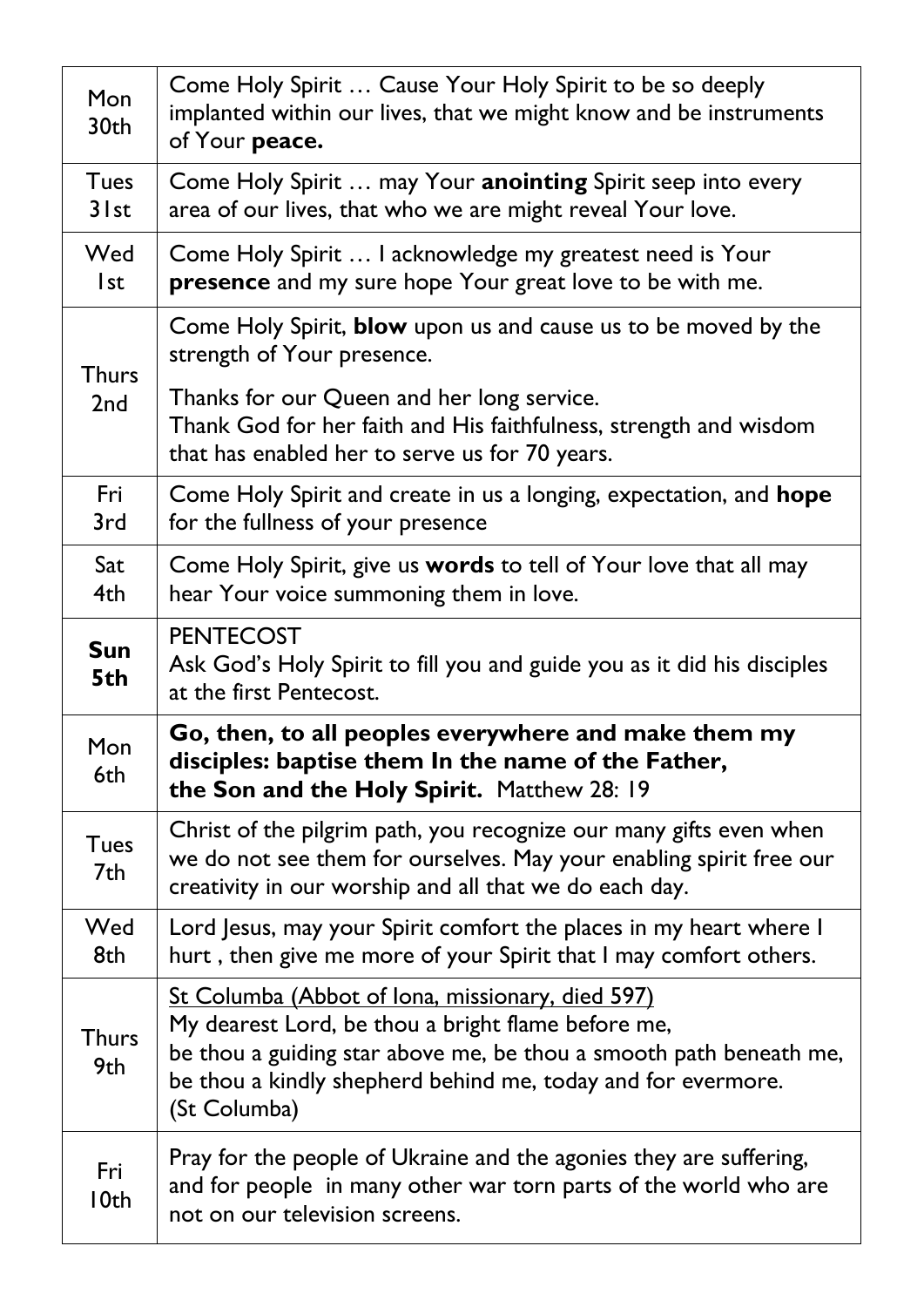| Sat<br>l Ith            | St Barnabas' Day - Son of Encouragement - Take time to encourage<br>someone today and thank God for those who have encouraged you.                                                                                                                                                                         |
|-------------------------|------------------------------------------------------------------------------------------------------------------------------------------------------------------------------------------------------------------------------------------------------------------------------------------------------------|
| <b>Sun</b><br>12th      | May this day bring Sabbath rest to my heart and my home. May the<br>gravity of material things be lightened, and the relativity of time slow<br>down. (Taken from 'A Sabbath blessing' by Pete Greig)                                                                                                      |
| Mon<br>13 <sub>th</sub> | Bless to us, O God, the earth beneath our feet.<br>Bless to us, O God, the path where on we go.<br>Bless to us, O God the people whom we will meet today.                                                                                                                                                  |
| <b>Tues</b><br>14th     | One more step along the world I go and it's from the old I travel<br>to the new. Keep me travelling along with you. (Sydney Carter)                                                                                                                                                                        |
| Wed<br>15th             | You will show me the path that leads to life: your presence<br>fills me with joy and brings me pleasure for ever. Psalm 16:11                                                                                                                                                                              |
| <b>Thurs</b><br>16th    | When I consider your heavens, the work of your fingers, the<br>moon and stars which you have set in place. Psalm 8.<br>Praise God for all the wonders of His creation and make us mindful<br>of protecting the earth.                                                                                      |
| Fri<br>I7th             | Forgive us, Lord, for all our excessive desires, especially for food and<br>energy, whilst others have empty stomachs and their needs go<br>unrecognized. Forgive us for the development of political and<br>economic systems which depend on the rich possessing the earth<br>whilst the poor get poorer. |
| Sat<br>18th             | 'There were no prayers said. But stillness of the heart's passions -<br>that was praise enough'. R.S.Thomas.<br>Give praise and thanks for the gorgeous Lake District scenery and<br>the privilege of living here.                                                                                         |
| <b>Sun</b><br>I9th      | I lift my eyes to the hills, where does my help come from?<br>Psalm 121. Give thanks for the help that comes from God, our<br>Maker and Redeemer.                                                                                                                                                          |
| Mon<br>20th             | Pray for Rob McLellan, who will be our curate, as he prepares for<br>ordination and for his wife, Rachel, that she might feel welcomed,<br>loved and at home at KPC.                                                                                                                                       |
| <b>Tues</b><br>$2$ lst  | O God, Creator of light, at the rising of the sun this morning let the<br>greatest of all your life, your love, rise like the sun within our hearts.                                                                                                                                                       |
| Wed<br>22nd             | Shout for joy to the Lord with gladness.<br>Come before him with joyful songs. Psalm 100<br>Thank God for lovely warmth and all the blessings summer gives us.                                                                                                                                             |